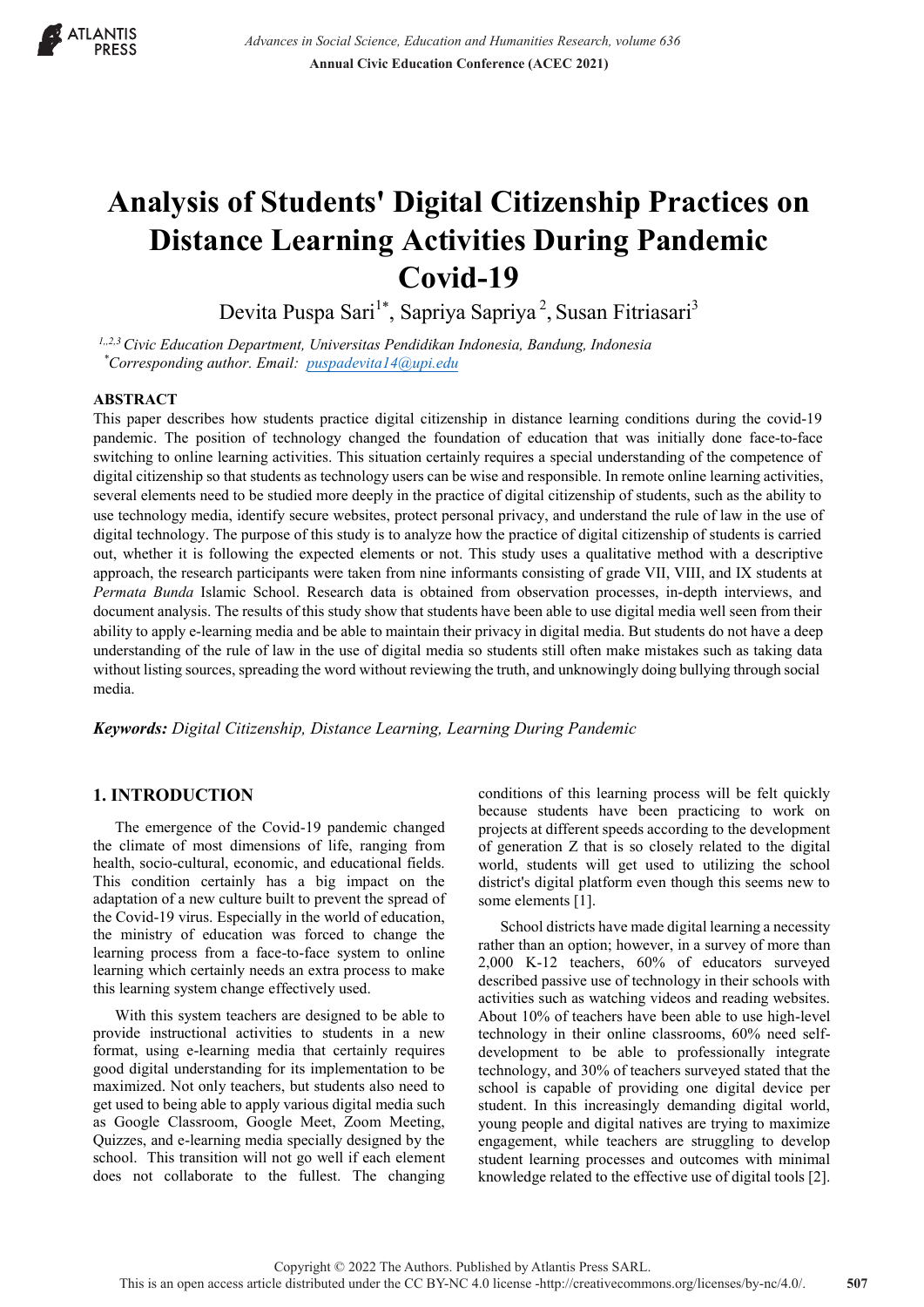Digital tools can give teachers the teaching and learning resources needed to personalize instruction for each student, deepen concept understanding, motivate student engagement, and make real-world connections [3]. The practice of digital citizenship has become the center of attention in the world of education lately, this is reviewed from the conditions of learning conducted remotely by utilizing digital media as a guide to the learning process to keep going. This condition is the result of the Covid-19 pandemic that changed the pattern of life in various fields such as education, health, economy, and social culture almost all over the world. The Central Bureau of Statistics states that 91.3% or 1.5 billion students worldwide are unable to study in schools to reduce the intensity of the spread of the Covid-19 virus. To follow up on this condition, the Indonesian government issued Circular Letter No. 15 of 2020 on Guidelines for the Implementation of Learning from Home during the Covid-19 emergency period which will essentially be implemented with a distance learning system by utilizing digital media to keep the learning process carried out properly.

The minister of education explained that the implementation of distance learning should be able to give meaning to every learning experience, without having to be a burden for students in achieving learning competencies. Meaningful learning requires teachers, students, and parents to understand each other's conditions so that the process of transferring knowledge can run optimally, interaction and good communication must be intensively established as a form of cooperation to overcome access gaps in distance learning.

With the emergence of various online learning media applications, and every student is required to be able to apply various media learning applications ideally. An important point to note is how the impact is presented when all students' learning activities go from online activities in digital media and the use of gadgets or laptops not only for learning but also for other things such as the intensity of students surfing social media, gaming applications, and other entertainment media. In practice, there will be a lot of time students spend in the digital world and this certainly reaps an impact, both positive and negative. The emergence of various online learning with media applications, and every student is required to be able to apply various media learning applications ideally.

An important point to note is how the impact is presented when all students' learning activities go from online activities in digital media and the use of gadgets or laptops not only for learning but also for other things such as the intensity of students surfing social media, gaming applications, and other entertainment media. In practice, there will be a lot of time students spend in the digital world and this certainly reaps an impact, both positive and negative.

On this occasion, researchers will focus on reviewing students' digital citizenship practices on elements of digital communication, digital literacy, and digital ethics. As active users of digital media students need to be observed in depth how digital communication practices, digital literacy, and digital ethics when using digital technology media in distance learning activities during the Covid-19 pandemic. This is done as a form of anticipation of negative impacts that will harm it both in terms of digital media abuse, piracy, cyberbullying, fraud, and so on. Then the researchers want to analyze how students' digital citizenship practices directly, in the hope of understanding further the condition of students with the digital world and find solutions to overcome the problems.

### **2. METHODS**

Overall, in the practice of student digital citizenship, some elements such as digital communication, digital literacy, and digital ethics have been able to be applied properly and responsibly. But regardless, there are still some students who still need special assistance in using and utilizing digital media, so that they are more targeted to their activities, and avoid adverse effects such as pornography, fraud, plagiarism, and fake news. The role of school and family mentoring is an important aspect in educating students to be able to play the role of wise digital citizens. Because the purpose of this study is to know the implementation of digital citizen practices in students, the researchers chose the main informant, namely students as the main actors implementing the digital-based learning process today. The subject or participants in this researched are;

| Table 1. Participants Researched |  |
|----------------------------------|--|
|----------------------------------|--|

| No | Participan                    | Quantity                    |
|----|-------------------------------|-----------------------------|
| 1  | Theacher Civic Education      |                             |
| 2  | <b>Student in Civic Class</b> | 2                           |
|    | Grade VII                     |                             |
| 3  | Student in Civic Class        | $\mathcal{D}_{\mathcal{L}}$ |
|    | Grade VIII                    |                             |
|    | <b>Student in Civic Class</b> | 2                           |
|    | Grade IX                      |                             |
|    | Amount                        |                             |

Data analysis techniques that researchers will use are the implementation of direct observation, interviews with informants using a special and natural approach so that informants can convey accurate and comprehensive information, and conducting document analysis as a supporting component of the completeness of research data.

#### **Figure 1**. Data Analysis

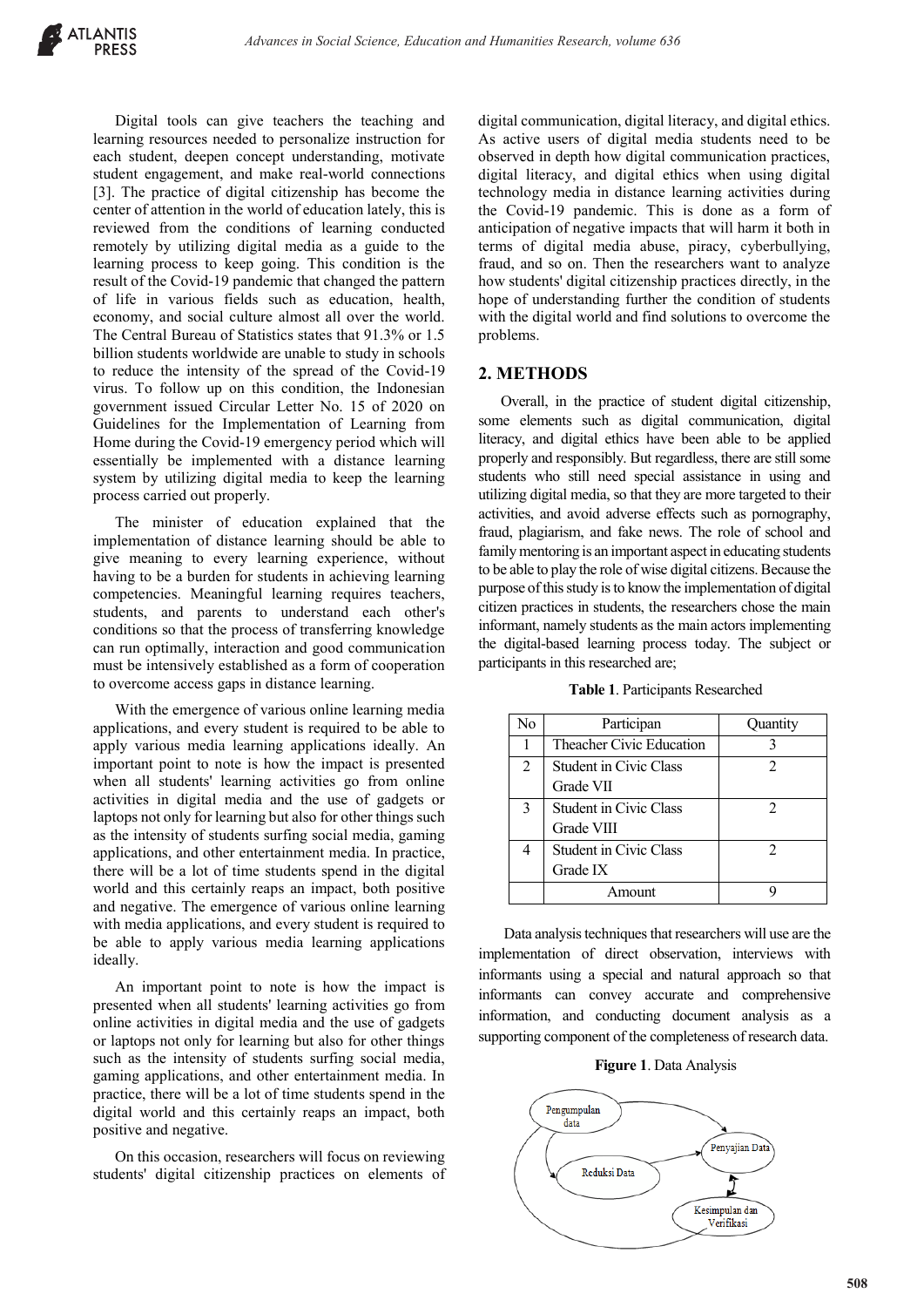The data collection process uses non-participatory observations. The reason is that because researchers are not directly involved and only as independent observers in the activities carried out, researchers only play a role in observing, recording, and making conclusions about students' digital citizenship practices on distance learning activities during the covid-19 pandemic.

## **3. RESULT AND DISCUSSION**

This section will present findings and data analysis on students' digital citizenship practices based on elements of digital communication, digital proficiency, and digital ethics in distance learning activities during the Covid-19 pandemic. The data excerpts below are taken from a review of the latest news information, live observations, and interviews with three subject teachers, and six students as key informants.

#### *3.1 Digital Citizenship Practice*

Digital citizenship is defined as one's behavior in using digital technology [4]. Digital citizens are those who demonstrate appropriate and responsible norms of behavior regarding the use of digital technology [5]. The International Society for Technology in Education [6] lists digital citizenship as an important aspect that students should be taught. [7] states that digital citizenship is character education in the digital age, while [8] defines digital citizenship as a practice of respect and tolerance towards others. [9] concludes that digital citizenship requires high school students to learn citizenship directly through the software, games, and other digital media applications.

Digital citizenship is multidimensional, covering the science, attitudes, and behaviors of digital citizenship. The focus of digital citizenship education lies in the ability to qualify for a healthy digital identity, trust, protection, and use [10] Based on the results of his research, [11] directs that digital citizenship education should begin as early as possible, noble from preschool to secondary level, especially training that gives students an understanding of the creation of a digital footprint.

## *3.2 Digital Citizenship Standars Concept*

The digital age beckons us to usher in a new era of character education aimed directly at overcoming the opportunities and challenges of living a digital lifestyle [7]. Teachers and students in this regard should be able to use digital devices and tools to be able to create 21st century digital learning experiences in the classroom and at home [12]. Based on research conducted by [13] offsetting the development of 21st-century skills in the world of education requires a curriculum that can cover six important elements for the development of digital citizenship, namely digital literacy, innovative thinking, critical thinking, digital citizenship, self-learning, and computer-supported collaboration.

Some instructional guidelines for digital citizenship will be of great benefit to teachers and schools consistently ideally use the same type of digital devices, allowing technology support staff to load applications, maintain sites, train teachers and students to be able to solve digital learning problems as needed [14]. Digital learning over the social Web creates the potential for simultaneous learning and recreational activities, both teachers and students must adapt their pedagogical practices to deal with the collapse of the spatial and temporal boundaries of learning and recreation [15].

In addition, triangulation communication between students, schools, and homes, as well as consistent technological rules are very important factors for students to be able to be responsible in the use of technology [16]. Cristol and Gimbert discover a strong link between internet teacher self-efficacy and digital citizenship [17].

## *3.3 Distance Learning*

Reviewing the condition of the new era of education during the Covid-19 pandemic, there is certainly a new learning implementation design developed, one of which is the concept of distance learning. This concept was applied more than 250 years ago, the process of distance learning learners at that time began with the exchange of lesson materials through traditional letters between teaching institutions and learners, known as correspondence education [18]. Distance learning today is defined as a learning process that utilizes technical media (audio, video, text) to deliver subject matter content with a gradual system through top-down information channels in remote classrooms that can limit ideological outcomes [19]. Distance learning in countries such as Australia and Finland is generally applied at all levels of education. For example, Australia uses four models of distance learning, namely correspondence, multi-module, del e-learning, and flexible teaching [20] the most widely used is the flexible teaching model because it allows its implementation online and offline using CD publications and the global Internet, this is widely known as blended learning. This pattern has been widely applied in the majority of Australian universities and various secondary schools.

Distance learning also supports the development of traditional training programs to enhance knowledge, skills, and learning implementation in accordance with today's technological life cycle verified for distance learning applications [21]. The great potential of distance learning is as a solution to increase the effectiveness of teaching, reduce time and cost compared to traditional teaching, and become a competitive tool in the education market [22].

Distance Learning has two equally important orientations so that the implementation can run conditionally, it is necessary to note how the readiness of teachers and the readiness of learners in carrying it out. Distance learning in other opinions is defined as a planned learning experience, which is made to provide interesting learning for students whose location is far away and even able to reach students around the world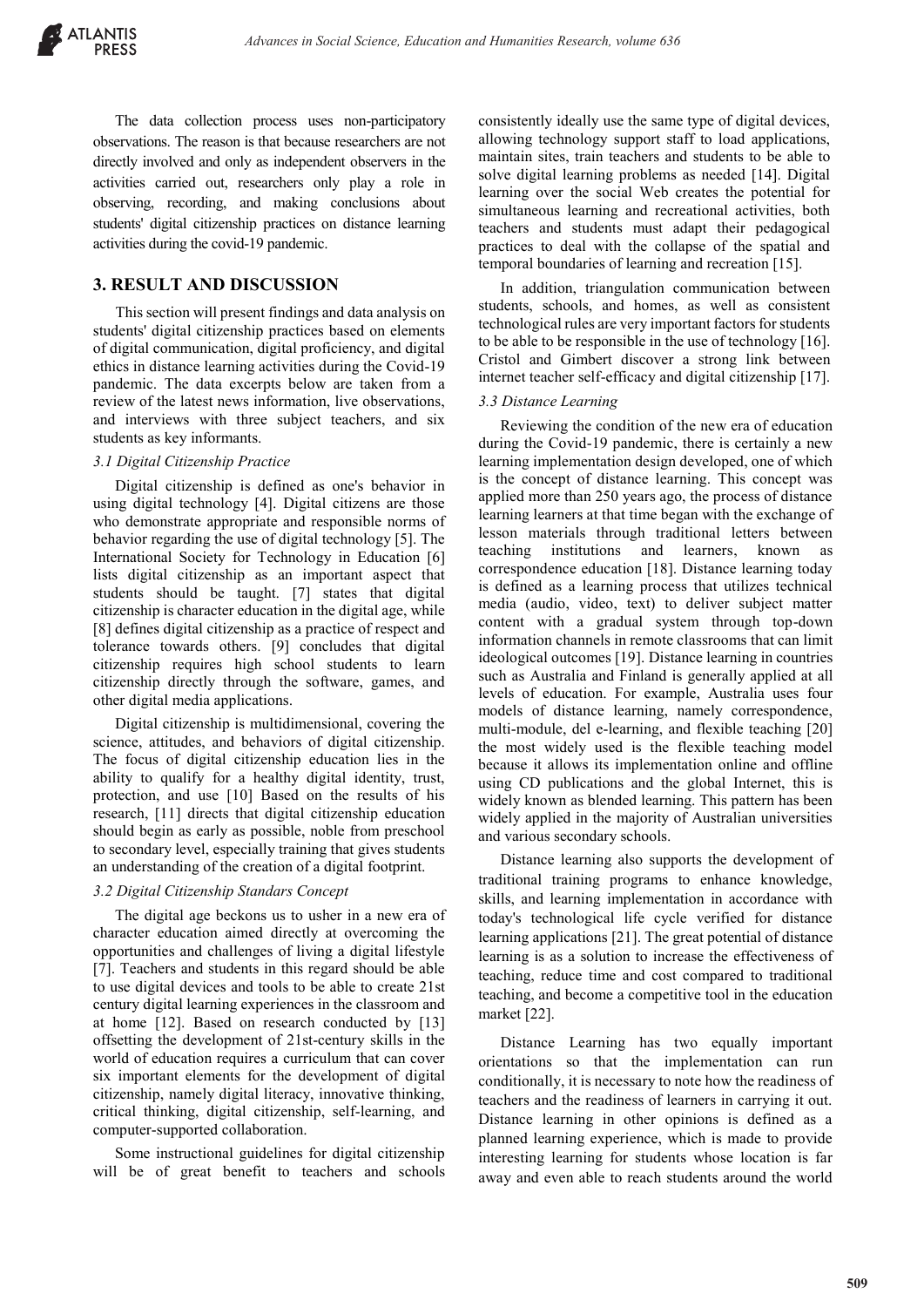by establishing good communication with students. The basic development of distance learning can be qualified in four stages, namely correspondence course stage, multimedia communication stage both print, radio, and television, then synchronous learning stage, and flexible learning stage where internet starts to enter.

Distance learning will be very closely related to information technology because distance learning programs require help from internet networks, computers, and computerized systems (laptop, smartphone, tablet, etc.) as a means of supporting the learning process. In this case Khlaif states that most teachers consider that tablets are beneficial for classroom activities, collaboration, and debate among peers [23]. This situation is also known as e-learning which is a learning process that utilizes electronic media and internet networks for the main media of learning so that access to education can take place anywhere and anytime [24].

From the initial data collection process that has been done, researchers grouped the findings as follows,

- 1. Digital Communion, as a large number of students are considered to have been able to use good and polite communication language through digital communication media WhatsApp, Zoom Meeting, and other online learning platforms, but there are some among students who still often make mistakes in word writing when communicating with teachers through WhatsApp media. On the other hand, students' level of digital communication skills is seen from their social media, how the language is used, the posts shared, and the fact that there are still some students who are not wise in using words when making posts on their social media.
- 2. Digital Literacy, In terms of digital literacy, students are judged to have met the criteria of being able to use digital learning media well, understanding digital media features such as study room applications, social media, and email applications. In other cases, learners still need to be redirected on how to filter information in digital media, the ability to distinguish valid information and hoaxes. To make students wiser when conveying updated information to their friends.
- 3. Digital Ethics, Digital ethics students need to be redirected, because often in learning activities via zoom meetings, students disable video features that are not directly less appreciative of teachers in online classrooms. But on the other hand, students have been able to take responsibility in using the media, judging by the way they communicate well and politely so as not to offend the interlocutor. Students have also been able to do class attendance, do assignments and collect them according to the time set by the teacher on the online learning platform although not all students map realize it, this has become the starting point for students to be able to ethically use digital

media in the context of class attendance and assignment collection

In the practice of digital citizenship students certainly some provisions of which have been able to be fulfilled properly and responsibly. But despite that, there are still some students who still need special assistance in using and utilizing digital media. Hollandsworth assume that teachers' awareness of digital citizenship has increased more than there is [25]. The role of schools and families is such an important aspect in educating students to be able to play an ideal role as digital citizens.

|  | Table 2. Element of Digital Citizenship |  |
|--|-----------------------------------------|--|
|--|-----------------------------------------|--|

|                |                           | <b>Element of Digital Citizenship</b>                                                                                                                                                                                          |                                                                                                                                                                                                                                                                                          |                                                                                                                                                                                                                                                                        |
|----------------|---------------------------|--------------------------------------------------------------------------------------------------------------------------------------------------------------------------------------------------------------------------------|------------------------------------------------------------------------------------------------------------------------------------------------------------------------------------------------------------------------------------------------------------------------------------------|------------------------------------------------------------------------------------------------------------------------------------------------------------------------------------------------------------------------------------------------------------------------|
| N <sub>0</sub> | Subject                   | <b>Digital</b><br>Communion                                                                                                                                                                                                    | <b>Digital</b><br>Literacy                                                                                                                                                                                                                                                               | <b>Digital Ethics</b>                                                                                                                                                                                                                                                  |
| 1              | Teacher<br>A              | <b>Students</b><br>have been<br>able to use<br>good and<br>polite<br>communicati<br>on language<br>through<br>Whatsapp<br>digital<br>communicati<br>on media,<br>Zoom<br>Meeting, and<br>other online<br>learning<br>platforms | In terms of<br>digital literacy,<br>students are<br>considered to<br>have met the<br>criteria of being<br>able to use<br>digital learning<br>media well,<br>understand<br>digital media<br>features such as<br>study room<br>applications,<br>social media,<br>and email<br>applications | Ethically<br>digital<br>students need<br>to be re-<br>directed.<br>because often<br>in learning<br>activities via<br>zoom meeting,<br>students<br>disable video<br>features that<br>are not<br>directly less<br>appreciative of<br>teachers in<br>online<br>classrooms |
| 2              | Teacher<br>$\overline{B}$ | Students are<br>able to<br>establish<br>good<br>cooperation<br>with their<br>study group<br>when<br>completing<br>group tasks<br>online                                                                                        | Students<br>already<br>understand the<br>features of<br>learning, and<br>know how to<br>present learning<br>video<br>assignments<br>during the<br>online learning<br>process                                                                                                             | From the<br>observations<br>made, students<br>have been able<br>to take<br>responsibility<br>in using the<br>media, judging<br>by the way<br>they<br>communicate<br>well and<br>politely so as<br>not to offend<br>their<br>interlocutor                               |
| 3              | Teacher<br>$\overline{C}$ | <b>Students</b><br>perform<br>prayers,<br>recite Verses<br>of the Quran<br>in the<br>morning, and<br>fast                                                                                                                      | In this case<br>learners need to<br>be redirected<br>how to filter<br>information in<br>digital media,<br>the ability to<br>distinguish<br>valid<br>information and<br>hoaxes. To<br>make students<br>wiser when<br>sharing<br>information<br>with friends                               | Students are<br>sometimes still<br>not good at<br>word writing<br>when<br>communicatin<br>g with<br>teachers via<br>Whatsapp<br>media                                                                                                                                  |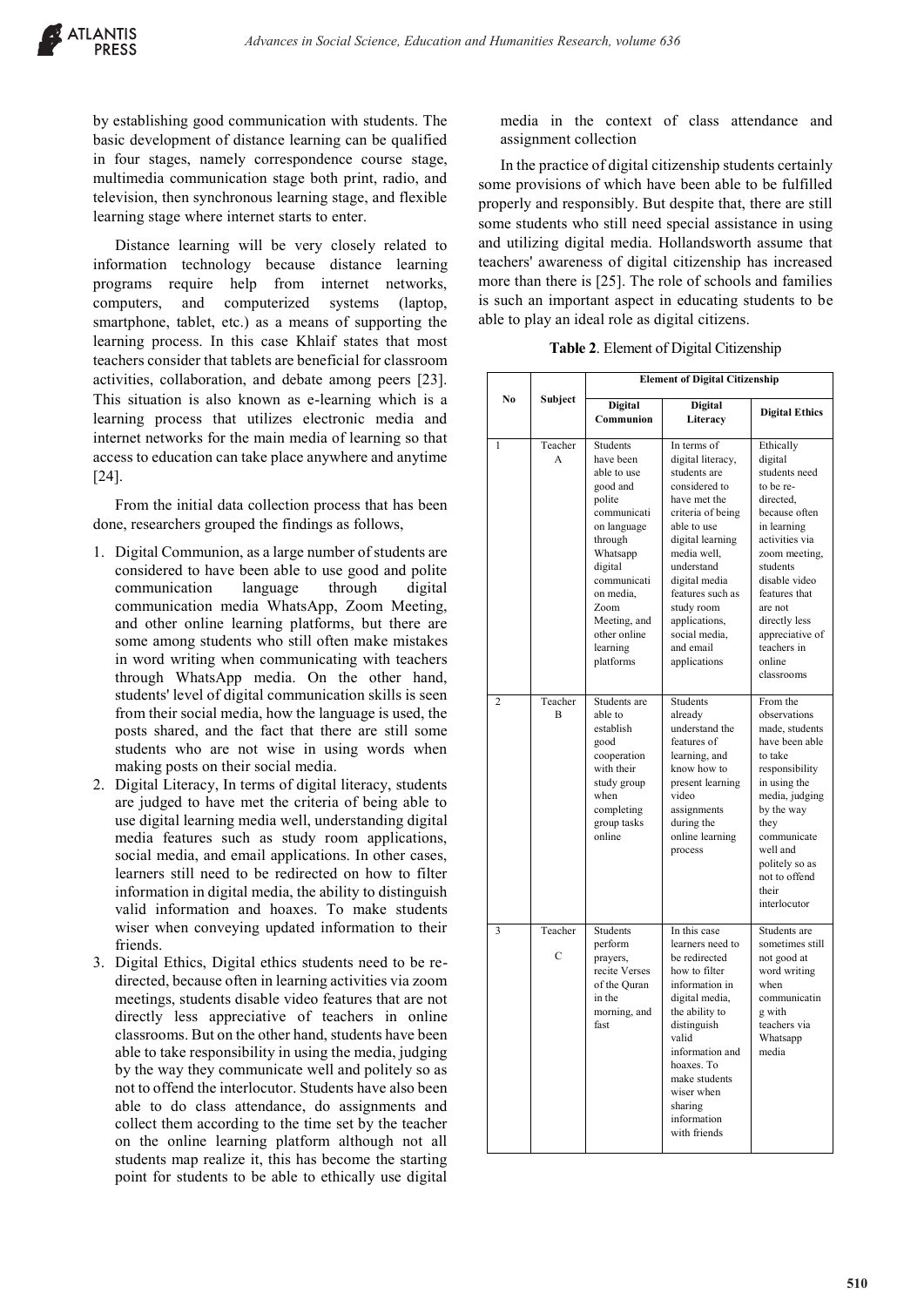| 4 | Student<br>Grade VII<br>A  | Students are<br>able to<br>establish<br>relationships<br>with their<br>friends<br>digitally<br>through<br>social media                                            | The student<br>has been able<br>to use digital<br>learning<br>media, able<br>to solve<br>problems<br>encountered<br>while using<br>media                                                  | The student has<br>been wise in<br>using digital<br>media                                                                                       |
|---|----------------------------|-------------------------------------------------------------------------------------------------------------------------------------------------------------------|-------------------------------------------------------------------------------------------------------------------------------------------------------------------------------------------|-------------------------------------------------------------------------------------------------------------------------------------------------|
| 5 | Student<br>Grade VII<br>B  | The student<br>has been<br>good at<br>establishing<br>communicati<br>on with<br>teachers<br>through<br>whatsapp<br>communicati<br>on media                        | The student<br>still needs<br>special<br>direction<br>from parents<br>in applying<br>digital<br>learning<br>media                                                                         | The student is<br>good at<br>connecting with<br>the community,<br>has good ethics in<br>interacting                                             |
| 6 | Student<br>Grade VIII<br>A | The student<br>continues to<br>do social<br>activities, by<br>holding<br>fundraisers<br>through<br>digital media                                                  | Students<br>have been<br>able to<br>understand<br>the features,<br>guides, and<br>how to<br>maintain<br>privacy in<br>digital media                                                       | The student has<br>been able to<br>manage himself<br>to care about the<br>surrounding<br>environment                                            |
| 7 | Student<br>Grade VIII<br>B | The student<br>is less active<br>in group<br>assignments,<br>and activities<br>in online<br>classes                                                               | Students<br>have<br>sophisticated<br>mobile<br>phones, this<br>certainly<br>indicates that<br>they have<br>been able to<br>understand<br>more<br>complex<br>digital media<br>applications | The student needs<br>assistance in<br>order to be able to<br>be wise in<br>communicating,<br>especially ketinya<br>disseminating<br>information |
| 8 | Student<br>Grade IX<br>A   | The student<br>remains<br>active in<br>participating<br>in several<br>extracurricul<br>ar activities<br>conducted<br>through<br>online<br>communicati<br>on media | This student<br>has an<br>extensive<br>network of<br>friendships<br>on social<br>media, this is<br>a picture that<br>he has been<br>able to<br>understand<br>the use of<br>media well     | The student is<br>always kind<br>during class or<br>when<br>communicating<br>personally                                                         |
| 9 | Student<br>Grade IX<br>B   | The student<br>is always<br>active in<br>online classes<br>and<br>appreciates<br>friends who<br>are being<br>percentageed<br>through<br>zoom media                | Students still<br>need teacher<br>direction in<br>applying<br>digital<br>learning<br>media during<br>the online<br>learning<br>process                                                    | The student<br>always tries to<br>answer the<br>teacher's<br>questions in the<br>online classroom                                               |

Based on the following table view, teachers A, B, and C can be seen thinking that students have been able to use good and polite communication language through digital communication media Whatsapp, Zoom Meeting, and other online learning platforms, and students have been able to establish good cooperation with their study group when completing group tasks online. Although ethically digital, students need to be redirected, because often in learning activities via zoom meetings, students disable the video feature, which indirectly lacks respect for teachers in online classes. The good news is that students already understand the features of learning, and the know-how to present learning video assignments during the online learning process. From the findings in students, in general, students have been good at establishing communication with teachers through WhatsApp communication media, in which case students need to be redirected on how to filter information in digital media, the ability to distinguish valid information and hoaxes. To make students wiser when sharing information with friends. Broadly speaking, students have been able to implement themselves as digital citizens even though the education process is based on distance learning, and from the observations made, students have been able to be responsible in using the media, judging by the way they communicate well and politely so as not to offend their interlocutors, and students have been able to use digital learning media, able to solve problems encountered when using the media.

This is a form of student success indicator as good digital citizenship. With the knowledge of the character of learners can understand how to distinguish good and bad things and able to project themselves to have good character, then with the ability to feel learners through conscience and empathy can do good that comes from sincerity of heart, then this is ultimately transferred into the aspect of action so that students responsively with knowledge and feelings can practice good character in be for real actions in daily life following the expected values.

# **4. CONCLUSION**

This research illustrates that good digital citizenship certainly involves many elements that will allow students to be able to play an active role digitally, develop with their creativity, show students how they can connect using only a digital network, and this will train students to be able to empathize with each other, creating harmonious relationships through digital tools. While digital citizenship is bad, on the other hand, it will be so closely related to the issue of cyberbullying, irresponsible use of social media, the spread of hoax news for the lack of general knowledge on how to use the Internet properly and safely in line with the regulations of the Undang-Undang Number 11 of 2008 on Information and Electronic Transactions.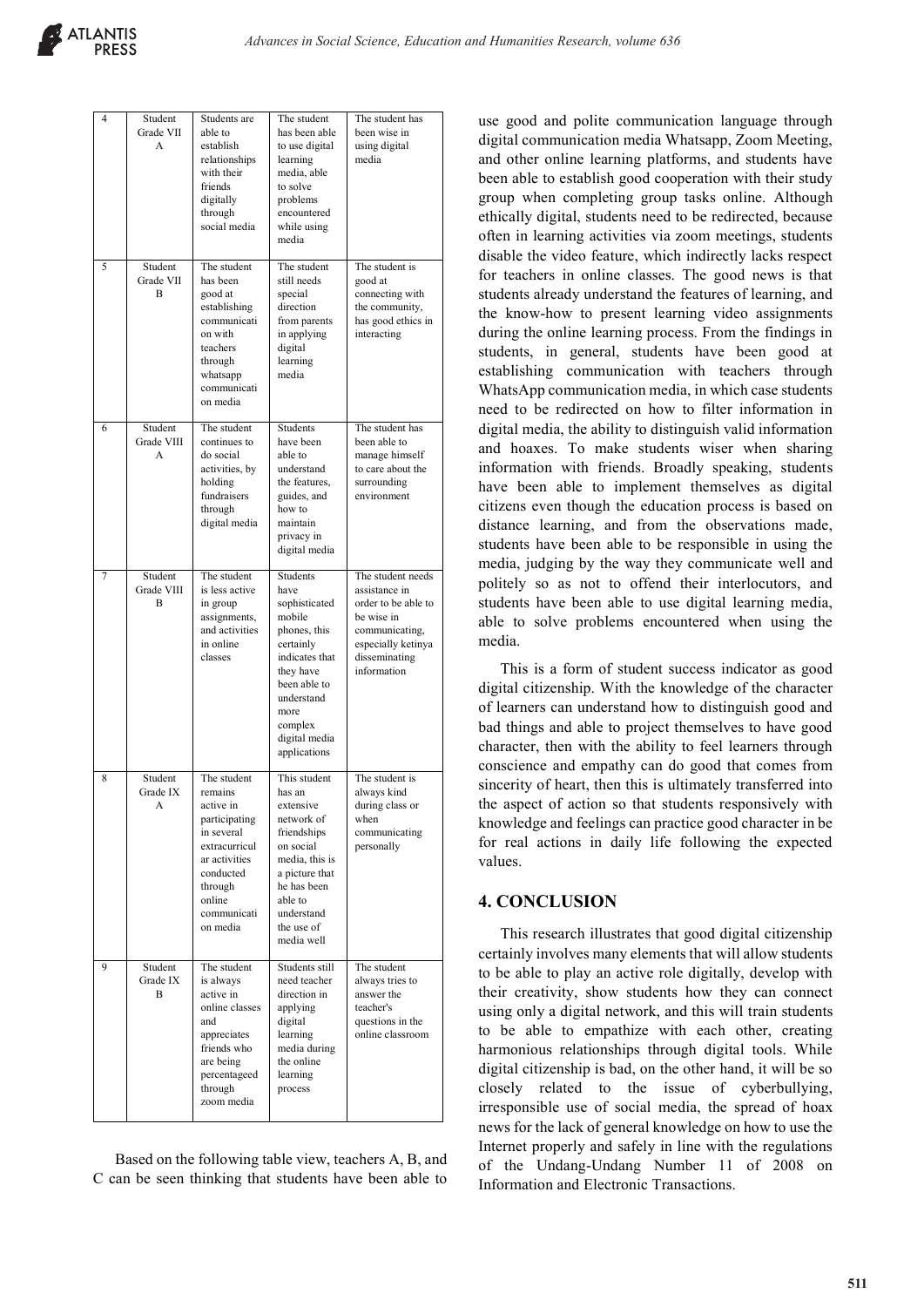

## **ACKNOWLEDGMENTS**

Thanks to LPDP Ministry of Finance of the Republik Indonesia for funding this research. Thanks to *Permata Bunda* Islamic School which has given permission to carry out this research, and thanks to the mentor Prof. Sapriya, M.Ed and Dr. Susan Fitriasari, M.Pd. for guidance and advise during this research.

## **REFERENCES**

- [1] S. Schwartz, Teachers Scramble to Make Remote Learning Work, Education Week, 2020
- [2] Price Waterhouse Coopers, Technology In US Schools: Are We Preparing Our Kids For The Jobs Of Tomorrow?, 2018
- [3] Dahlberg, G. and P. Moss, Ethics and Politics in Early Childhood Education, Routledge Falmer, London, 2015
- [4] Florence Martin; Tuba Gezer; Chuang Wang, Educators' Perceptions of Student Digital Citizenship Practice. Computers In the Schools, 2019
- [5] M. Ribble, Digital citizenship in schools. International Society for Technology in Education. Eugene, OR: International Society for Technology in Education, 2014
- [6] International Society for Technology in Education (ISTE), "Standards for Students", 2019 https://www.iste.org/standards/for-students
- [7] J. Ohler, Digital Citizenship Means Character Education for The Digital Age. Kappa Delta Pi Record, 2011, 48(1), 25–27. https://doi.org/10.1080/00228958.2011.10516720
- [8] L. M. Jones & K. J. Mitchell, Defining And Measuring Youth Digital Citizenship. New Media and Society. 2015, 18(9), 2063–2079 https://doi.org/10.1177/1461444815577797
- [9] B. Gleason & S. Von Gillern, Digital Citizenship with Social-Media: Participatory Practices Of Teaching And Learning In Secondary Education, Journal of Educational Technology & Society, 2018
- [10] M. Kim, & D. Choi, Development Of Youth Digital Citizenship Scale And Implication For Educational Setting, Journal of Educational Technology & Society, 2018
- [11] R., Donovan, J., Hollandsworth, & M. Welch, Digital Citizenship: You Can't Go Home Again. TechTrends. 2017, 61(6), 524–530. https://doi.org/10.1007/s11528-017-0190-4
- [12] Ashlee Hover and Teresa Wise, Exploring ways to create 21st century digital learning experiences, International Journal of Primary, Elementary and Early Years Education, 2020 https://doi.org/10.1080/03004279.2020.1826993
- [13] K. Van de Oudeweetering & J. Voogt, Teachers' Conceptualization and Enactment Of Twenty-First Century Competences: Exploring Dimensions For New Curricula, The Corriculum Journal, 2018, 29 (1), 116– 133.https://doi.org/10.1080/09585176.2017.1369 136
- [14] U.S. Department of Education, Building Technology Infrastructure for Learning, 2017 https://tech.ed.gov/infrastructure/
- [15] D. McGillivraya , G. McPhersona , J. Jonesa & A. McCandlisha, Young people, digital media making and critical digital citizenship, A School of Media, Culture and Society, University of the West of Scotland (UWS), High Street, Paisley, Scotland PA12BE, UK, 2014
- [16] Mark, L. K., & Nguyen, T. T, an invitation to Internet safety and ethics: School and family collaboration, Journal of Invitational Theory and Practice, 2017, 23, 62–75 Retrieved from https://eric.ed.gov/?id=EJ1184559
- [17] Cristol, D., & Gimbert, B. G., Teachers as digital citizens: Factors influencing teachers' levels of digital citizenship, In D. Parsons, R. Power, A. Palalas, H. Hambrock, & K. MacCallum (Eds.), Proceedings of 17th World Conference on Mobile and Contextual Learning, Chicago, IL: Concordia University Chicago, 2018, (pp. 1–7).
- [18] S. Hubackhova, History and Perspectives of Elearning. Procedia – Social and Behavioral Sciences, 2015
- [19] Glassman, M., DeMOOCing society: Convivial tools to systems and back again in the information age. Educational Philosophy and Theory, 2019, 51(14), 1413–1422.
- [20] Aleksandra Kruszewska; Stanislawa Nazaruk,; Karolina Szewczyk, Polish Teachers Of Early Education In The Face Of Distance Learning During The COVID-19 Pandemic-The Difficulties Experienced And Suggestions For The Future, Education. 2020, 1-12
- [21] Gurcan, F., & Cagiltay, N. E., Research trends on pembelajaran jarak jauh: a text mining-based literature review from 2008 to 2018, Interactive Learning Environments, 2020, 1–22
- [22] Rahim, A. S., Online Education During Covid-19 Pandemic; An Experience of Riphah International